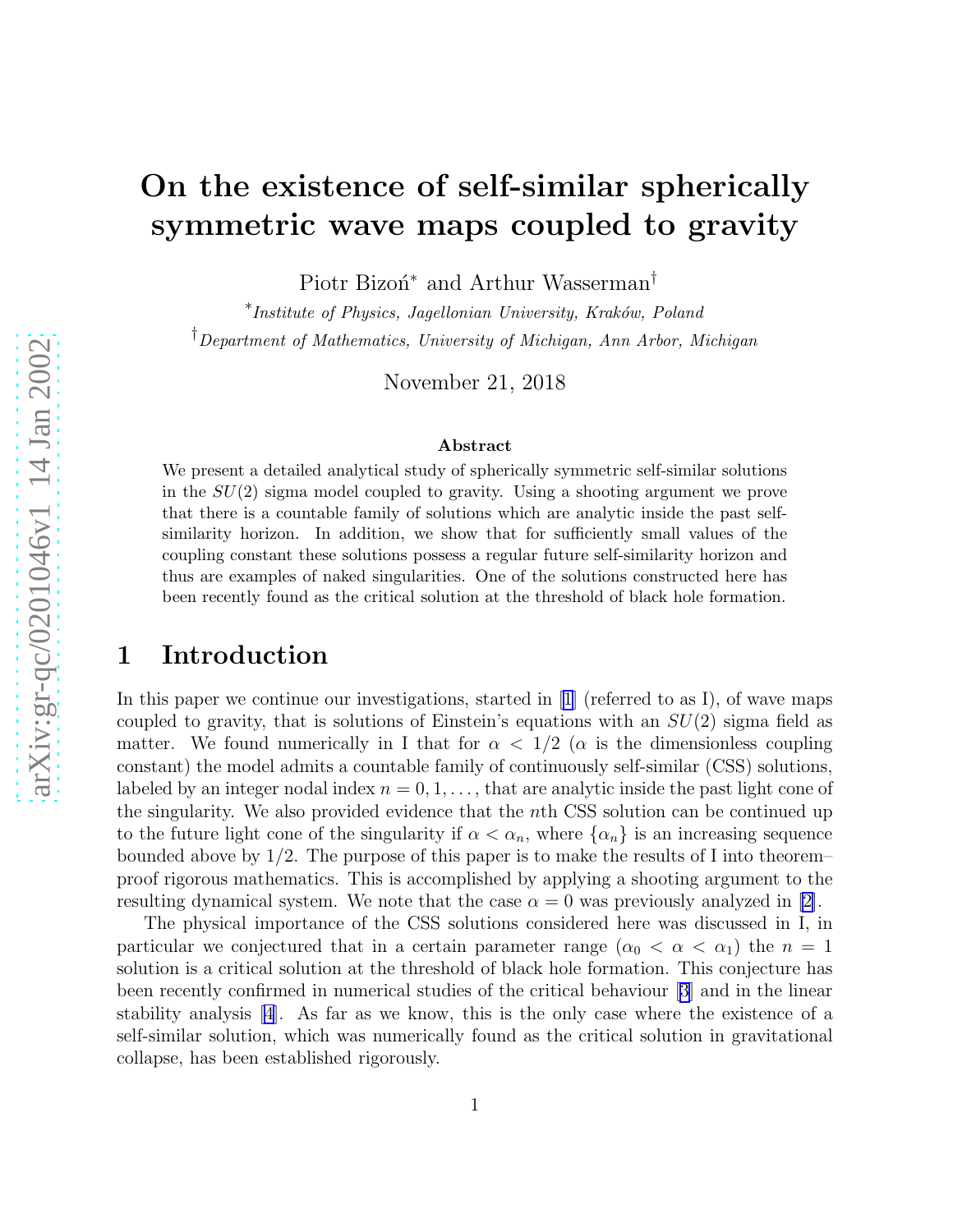## 2 Setup

For the reader's convenience we repeat from I the basic setting for the problem. Let  $X : M \to N$  be a map from a spacetime  $(M, g_{ab})$  into a Riemannian manifold  $(N, G_{AB})$ . Wave maps coupled to gravity are defined as extrema of the action

$$
S = \int_{M} \left( \frac{R}{16\pi G} + L_{WM} \right) dv_{g}
$$
 (1)

with the Lagrangian density

$$
L_{WM} = -\frac{f_{\pi}^2}{2} g^{ab} \partial_a X^A \partial_b X^B G_{AB}.
$$
\n<sup>(2)</sup>

Here G is Newton's constant and  $f_{\pi}^2$  is the wave map coupling constant. The product  $\alpha = 4\pi G f_{\pi}^2$  is dimensionless. The field equations derived from (1) are the wave map equation

$$
\Box_g X^A + \Gamma^A_{BC}(X) \partial_a X^B \partial_b X^C g^{ab} = 0,
$$
\n(3)

where  $\Gamma^{A}_{BC}(X)$  are the Christoffel symbols of the target metric  $G_{AB}$  and  $\Box_g$  is the d'Alembertian associated with the metric  $g_{ab}$ , and the Einstein equations  $R_{ab} - \frac{1}{2}$  $\frac{1}{2}g_{ab}R = 8\pi GT_{ab}$  with the stress-energy tensor

$$
T_{ab} = f_{\pi}^2 \left( \partial_a X^A \partial_b X^B - \frac{1}{2} g_{ab} (g^{cd} \partial_c X^A \partial_d X^B) \right) G_{AB}.
$$
 (4)

As a target manifold we take the three-sphere  $S<sup>3</sup>$  with the standard metric in polar coordinates  $X^A = (F, \Theta, \Phi)$ 

$$
G_{AB}dX^{A}dX^{B} = dF^{2} + \sin^{2}F (d\Theta^{2} + \sin^{2}\Theta d\Phi^{2}).
$$
\n(5)

For the domain manifold we assume spherical symmetry and use Schwarzschild coordinates

$$
g_{ab}dx^a dx^b = -e^{-2\delta} A dt^2 + A^{-1} dr^2 + r^2 (d\theta^2 + \sin^2 \theta d\phi^2),
$$
\n(6)

where  $\delta$  and A are functions of  $(t, r)$ . Next, we assume that the wave maps are corotational, that is

$$
F = F(t, r), \quad \Theta = \theta, \quad \Phi = \phi.
$$
\n<sup>(7)</sup>

Equation (3) reduces then to the single semilinear wave equation

$$
\Box_g F - \frac{\sin(2F)}{r^2} = 0,\tag{8}
$$

where

$$
\Box_g = -e^{\delta} \partial_t (e^{\delta} A^{-1} \partial_t) + \frac{e^{\delta}}{r^2} \partial_r (r^2 e^{-\delta} A \partial_r), \tag{9}
$$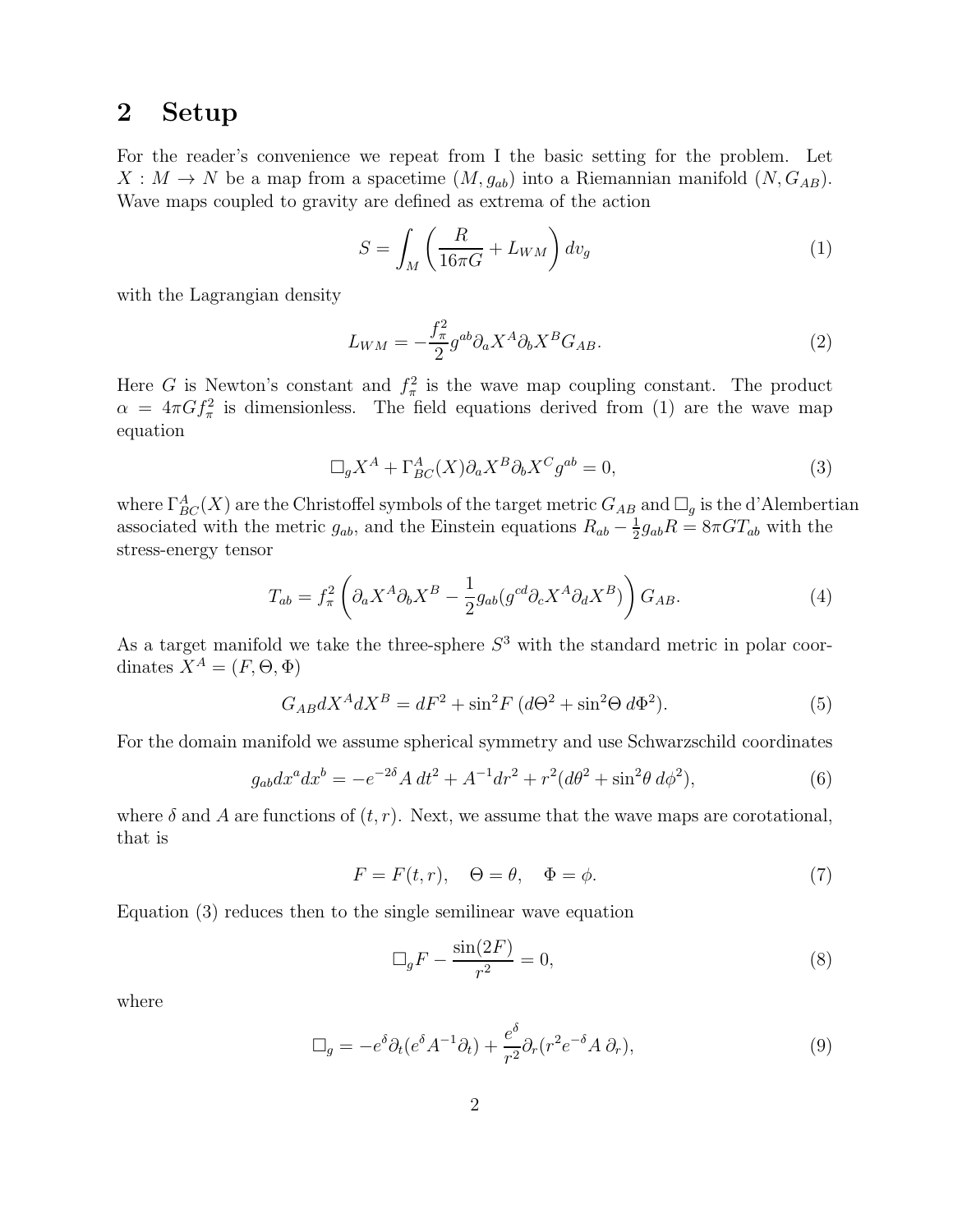and the Einstein equations become

$$
\partial_t A = -2\alpha \, r A(\partial_t F)(\partial_r F), \tag{10}
$$

$$
\partial_r \delta = -\alpha \, r \left( (\partial_r F)^2 + A^{-2} e^{2\delta} (\partial_t F)^2 \right), \tag{11}
$$

$$
\partial_r A = \frac{1 - A}{r} - \alpha r \left( A(\partial_r F)^2 + A^{-1} e^{2\delta} (\partial_t F)^2 + 2 \frac{\sin^2 F}{r^2} \right). \tag{12}
$$

These equations are invariant under dilations  $(t, r) \rightarrow (\lambda t, \lambda r)$  so it is natural to look for continuously self-similar (CSS) solutions, that is solutions which are left invariant by the action of the homothetic Killing vector  $K = t\partial_t + r\partial_r$ . To study such solutions it is convenient to use similarity variables  $\rho = r/(-t)$  and  $\tau = -\ln(-t)$ . Then  $K = -\partial_{\tau}$ , so CSS solutions do not depend on  $\tau$ . Assuming this and using an auxiliary function  $Z = e^{\delta} \rho / A$ , we reduce equations (8-12) to the system of ordinary differential equations (where prime is  $d/d\rho$ 

$$
F'' + \frac{2}{\rho}F' - \alpha(1 + Z^2)\rho F'^3 - \frac{\sin(2F)}{A\rho^2(1 - Z^2)} = 0,
$$
\n(13)

$$
A' = -2\alpha\rho A F'^2, \qquad (14)
$$

$$
\rho Z' = Z(1 + \alpha(1 - Z^2)\rho^2 F'^2), \tag{15}
$$

$$
\rho A' = 1 - A - \alpha \left( \rho^2 A (1 + Z^2) F'^2 + 2 \sin^2 F \right). \tag{16}
$$

The combination of (14) and (16) yields the constraint

$$
1 - A - 2\alpha \sin^2 F + \alpha A \rho^2 F^{\prime 2} (1 - Z^2) = 0.
$$
 (17)

This system of equations has a fixed singularity at the center  $\rho = 0$  and moving singularities at points where  $Z(\rho) = \pm 1$  and/or  $A(\rho) = 0$ . In terms of the similarity coordinate  $\rho$ , the metric (6) takes the form

$$
ds^{2} = A^{-1}(1 - Z^{-2})\,\rho^{2}dt^{2} + 2A^{-1}t\rho\,dtd\rho + A^{-1}t^{2}d\rho^{2} + t^{2}\rho^{2}(d\theta^{2} + \sin^{2}\theta\,d\phi^{2}),\tag{18}
$$

hence the hypersurfaces  $Z = \pm 1$  are null (provided that  $A > 0$ ). The first  $\rho_1$  where  $Z(\rho_1) = 1$  is the locus of the past light cone of the singularity at the origin  $(t = 0, r = 0)$ (in what follows we shall refer to the past and future light cones of the singularity as to the past and future self-similarity horizons (SSH)). By rescaling,  $\rho \rightarrow \rho/\rho_1$ , one can always locate the past self-similarity horizon at  $\rho_1 = 1$ , that is  $Z(1) = 1$ . To ensure regularity of solutions in the interval  $0 \leq \rho \leq 1$ , the equations (13-17) must be supplemented by the boundary conditions at both endpoints

$$
F(0) = 0, \quad F'(0) = c, \quad Z(0) = 0, \quad A(0) = 1,
$$
\n(19)

$$
F(1) = \frac{\pi}{2}, \quad F'(1) = b, \quad Z(1) = 1, \quad A(1) = 1 - 2\alpha,
$$
\n(20)

where  $c$  and  $b$  are free parameters.

Our main result is the following theorem: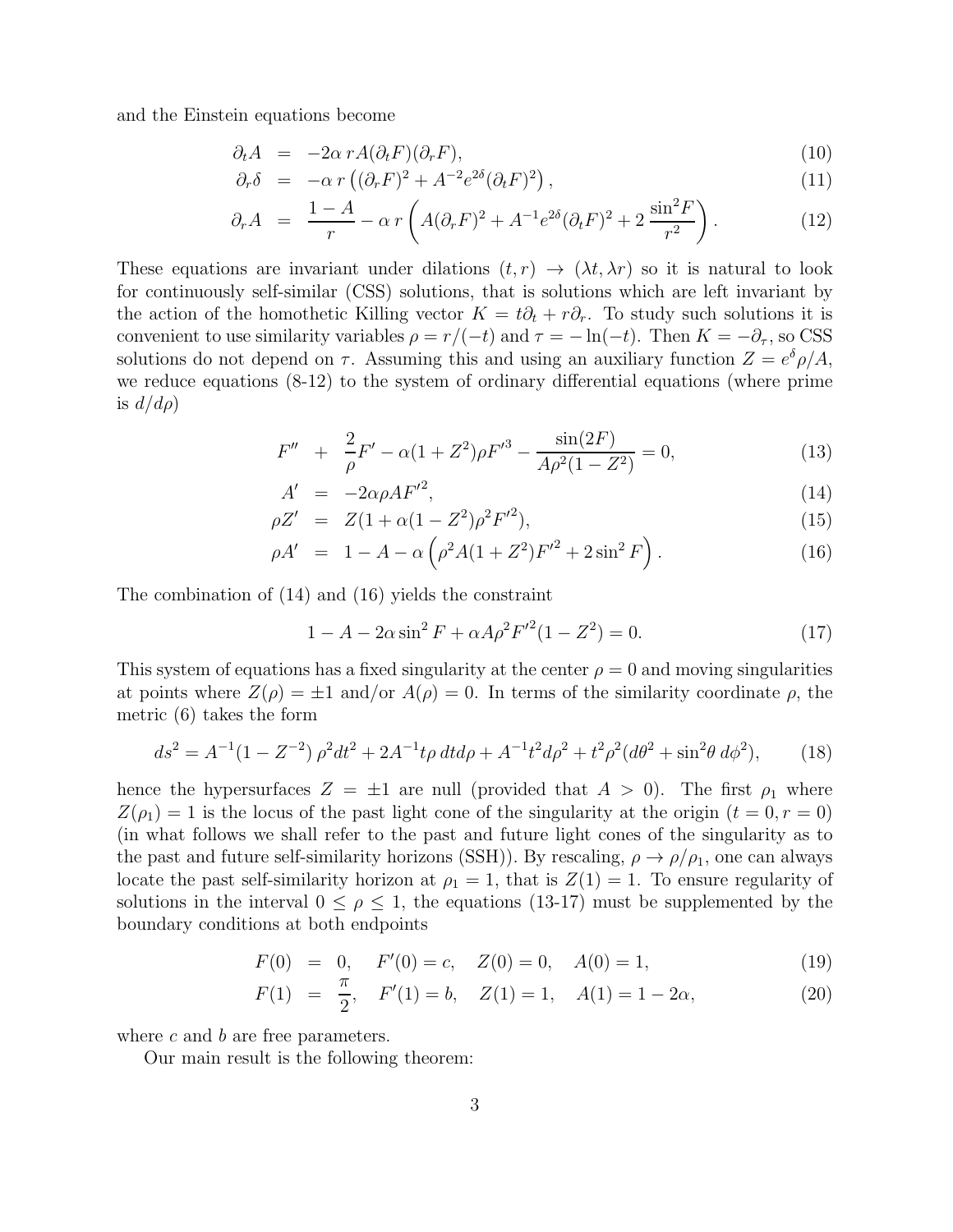<span id="page-3-0"></span>**Theorem 1.** For any  $0 \le \alpha < 1/2$  and any nonegative integer n, the equations (13-17) have an analytic solution  $(F_n, A_n, Z_n)$  which satisfies the boundary conditions (19-20) and has precisely n oscillations of  $F_n(\rho)$  around  $\pi/2$ .

In the next section we shall prove this theorem using a shooting technique. The numerical evidence for Theorem 1 was given in I. The case  $\alpha = 0$  was proved previously in [\[2\]](#page-14-0) so hereafter we assume that  $0 < \alpha < 1/2$ .

## 3 Proof of Theorem 1

For convenience we rewrite equations (13-15) in terms of  $H = F - \pi/2$ :

$$
H'' + \frac{2}{\rho}H' - \alpha(1 + Z^2)\rho H'^3 + \frac{\sin(2H)}{A\rho^2(1 - Z^2)} = 0,
$$
\n(21)

$$
A' = -2\alpha\rho A H'^2,\tag{22}
$$

$$
\rho Z' = Z(1 + \alpha(1 - Z^2)\rho^2 H'^2), \qquad (23)
$$

The constraint becomes

$$
1 - 2\alpha - A + 2\alpha \sin^2 H + \alpha A \rho^2 H^{\prime 2} (1 - Z^2) = 0. \tag{24}
$$

The initial conditions at  $\rho = 0$  are

$$
H(0) = -\frac{\pi}{2}, \quad H'(0) = c, \quad A(0) = 1, \quad Z(0) = 0, \quad Z'(0) = 1.
$$
 (25)

Note that the above equations have a residual scaling symmetry  $\rho \to \lambda \rho$ . The initial condition  $Z'(0) = 1$  is imposed temporarily in order to fix the scale. We shall refer to solutions of equations  $(21-24)$  satisfying the initial conditions  $(25)$  as to c-orbits. In the appendix we show that c-orbits exist locally and are analytic in  $\rho$  and c. Now we shall show that c-orbits can be extended up to a point  $\rho_1$  at which  $Z(\rho_1) = 1$ .

**Proposition 2.** For any  $0 < \alpha < 1/2$  and  $c > 0$  there is a  $\rho_1(c) \in (\sqrt{1-2\alpha}, 1)$ , such that the c-orbit is defined for all  $\rho < \rho_1$  and  $\lim_{\rho \to \rho_1} Z(\rho) = 1$ . Furthermore, the following limits exist

$$
-\frac{\pi}{2} < \bar{H} \stackrel{\text{def}}{=} \lim_{\rho \to \rho_1} H(\rho) < \frac{\pi}{2}, \quad \bar{A} \stackrel{\text{def}}{=} \lim_{\rho \to \rho_1} A(\rho) = 1 - 2\alpha \cos^2 \bar{H}, \quad \lim_{\rho \to \rho_1} (1 - Z^2) H'^2 = 0.
$$

*Proof:* Let the maximum domain of definition of the c-orbit be  $0 \leq \rho \leq \rho_1$  and assume that  $Z(\rho) < 1$  in this interval. Then, from constraint (24) we have  $A \geq 1 - 2\alpha > 0$  and hence  $\tilde{A} = \lim_{\rho \to \rho_1} A(\rho) > 0$  ( $\bar{A}$  exists since  $A(\rho)$  is monotone decreasing). By (23)  $Z' \ge 0$ , hence  $\bar{Z} = \lim_{\rho \to \rho_1} Z(\rho)$  exists. If  $\bar{Z} < 1$ , then from constraint (24)  $H'^2$  is bounded so  $\bar{H} = \lim_{\rho \to \rho_1} H(\rho)$  exists, which in turn implies, again by (24), that  $\lim_{\rho \to \rho_1} H'$  exits. Thus, H, H', A, and Z all have finite limits at  $\rho_1$  and therefore the c-orbit may be continued beyond  $\rho_1$  contradicting the maximality of  $\rho_1$ . We conclude that  $\bar{Z}=1$ .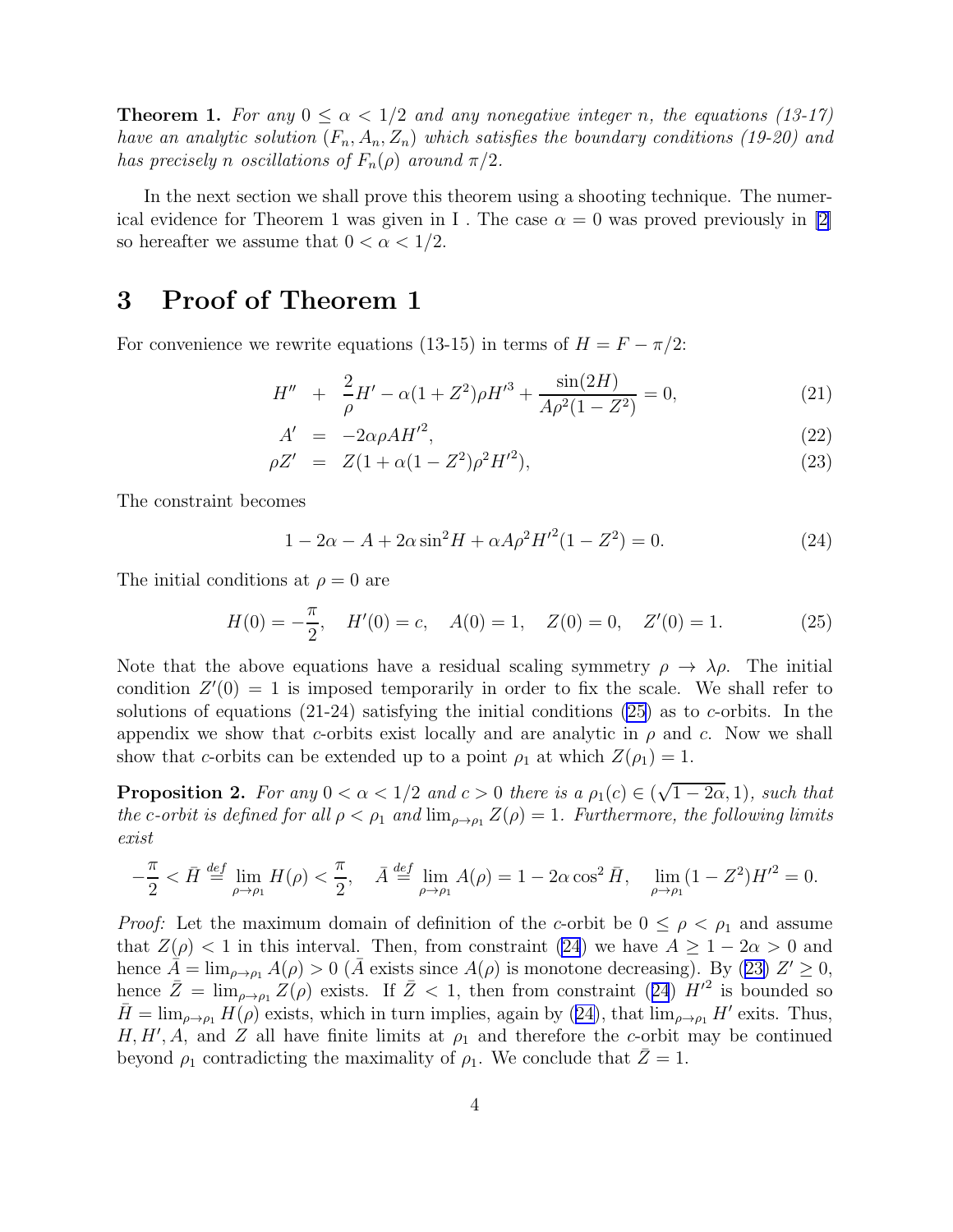<span id="page-4-0"></span>Now, we must show that  $\bar{H} \in (-\pi/2, \pi/2)$  exists. Since  $\bar{Z} = 1$ , we may no longer concludethat  $H'^2$  is bounded but from equation ([22](#page-3-0)) we get  $(\ln A)' = -2\alpha \rho H'^2$ , so  $H'^2$  is integrable near  $\rho_1$  which implies that H' is absolutely integrable  $(|H'| < 1 + H'^2)$  and thus  $\bar{H}$  exists. From constraint [\(24](#page-3-0)),  $H(\rho) = \pm \pi/2$  for some  $0 < \rho < \rho_1$  is not possible since  $1 - A > 0$ . Thus,  $-\pi/2 < H(\rho) < \pi/2$  and so  $-\pi/2 \leq \bar{H} \leq \pi/2$ . In fact, for  $\rho \geq \rho_1/2$  we have  $1 - A \ge \sigma > 0$ , so  $2\alpha \cos^2 H \ge \sigma > 0$  (remember that we assume  $\alpha > 0$ ), hence H is uniformly bounded away from  $\pm \pi/2$ , and thus  $-\pi/2 < H < \pi/2$ .

Toprove  $\overline{A} = 1 - 2\alpha \cos^2 \overline{H}$ , note that by ([24\)](#page-3-0)  $d = \lim_{\rho \to \rho_1} H'^2(1 - Z^2)$  exits and is finite. Hence, by [\(23\)](#page-3-0)  $\lim_{\rho \to \rho_1} Z'$  exists and is finite so  $1 - Z^2 = O(\rho - \rho_1)$  near  $\rho_1$ . If  $d \neq 0$ , then  $H'(\rho) \sim d/(\rho_1 - \rho)$  would not be integrable near  $\rho_1$ , thus d must be zero. Inserting this into [\(24\)](#page-3-0) we get  $A = 1 - 2\alpha \cos^2 H$ .

Next, $(Z/\rho)' > 0$  by ([23\)](#page-3-0) and  $\lim_{\rho \to 0} (Z/\rho) = 1$  by L'Hôpital's rule, hence  $Z \ge \rho$  for all  $\rho > 0$  $\rho > 0$  $\rho > 0$ , and thus  $\rho_1 \leq 1$ . Finally, from ([22](#page-3-0)) and [\(23\)](#page-3-0)

$$
\left(\frac{AZ^2}{\rho^2}\right)' = -\frac{2Z^4 A\alpha H'^2}{\rho} < 0,\tag{26}
$$

and since  $\lim_{\rho \to 0} (AZ^2/\rho^2) = 1$ , we have  $(AZ^2/\rho^2) \le 1$  and hence  $\rho_1 > \sqrt{A} > \sqrt{1 - 2\alpha}$ . If  $Z(\rho_2) = 1$  for some  $\rho_2 < \rho_1$ , we replace  $\rho_1$  by  $\rho_2$  in the above arguments.

**Corollary 3.** The function  $\rho_1(c)$  is continuous.

*Proof:* Let  $\tilde{c}$  be given and let  $\epsilon > 0$ . By Proposition 2,  $\rho_1(\tilde{c})$  is defined. The function  $Z(\rho)$ is monotone increasing for  $\rho < \rho_1(\tilde{c})$ , so  $Z(\rho_1(\tilde{c}) - \epsilon, \tilde{c}) < 1$ , hence for all c sufficiently close to  $\tilde{c}$ ,  $Z(\rho_1(\tilde{c}) - \epsilon, c) < 1$ , and thus  $\rho_1(c) > \rho_1(\tilde{c}) - \epsilon$ . To show that  $\rho_1(c) < \rho_1(\tilde{c}) + \epsilon$  for all c sufficiently close to  $\tilde{c}$ , we assume otherwise and get a contradiction. By the mean-value theorem  $Z(\rho_1(\tilde{c}) + \epsilon, c) - Z(\rho, c) = Z'(\xi, c)(\rho_1(\tilde{c}) + \epsilon - \rho)$ . By continuity  $Z(\rho, c)$  is close to  $Z(\rho, \tilde{c})$  and  $Z(\rho, \tilde{c})$  is close to 1 if  $\rho$  is close to  $\rho_1(\tilde{c})$ , hence  $Z(\rho, c)$  is arbitrarily close to 1. But  $Z'(\rho, c) > Z(\rho, c)/\rho > 1$ , so  $Z(\rho_1(\tilde{c}) + \epsilon, c) > Z(\rho, c) + \epsilon > 1$ , which is a contradiction. Thus,  $\rho_1(c) < \rho_1(\tilde{c}) + \epsilon$ .

**Lemma 4.**  $H'(\rho)$  is bounded near  $\rho_1$  if and only if  $\overline{H}=0$ .

*Proof:* Suppose that  $\bar{H} \neq 0$  and  $H'(\rho)$  is bounded. Then, in (21) we have

$$
H'' = \text{bounded terms} - \frac{\sin 2H}{A\rho^2(1 - Z^2)} \sim \frac{d}{\rho_1 - \rho},\tag{27}
$$

where  $d \neq 0$ . This contradicts that  $H'(\rho)$  is bounded near  $\rho_1$  and concludes the "only if" part of Lemma 4.

Suppose now that  $H(\rho_1) = 0$  and  $H'(\rho)$  is unbounded. Without loss of generality we considerthe case that  $H(\rho) < 0$  and  $H'(\rho) > 0$  near  $\rho_1$ . Dividing equation ([21\)](#page-3-0) by H' and integrating from  $\rho$  to  $\rho_1$  we obtain

$$
\int_{\rho}^{\rho_1} \left( \frac{H''}{H'} + \frac{2}{\rho} - \alpha (1 + Z^2) \rho H'^2 + \frac{\sin(2H)}{H' A \rho^2 (1 - Z^2)} \right) d\rho = 0.
$$
 (28)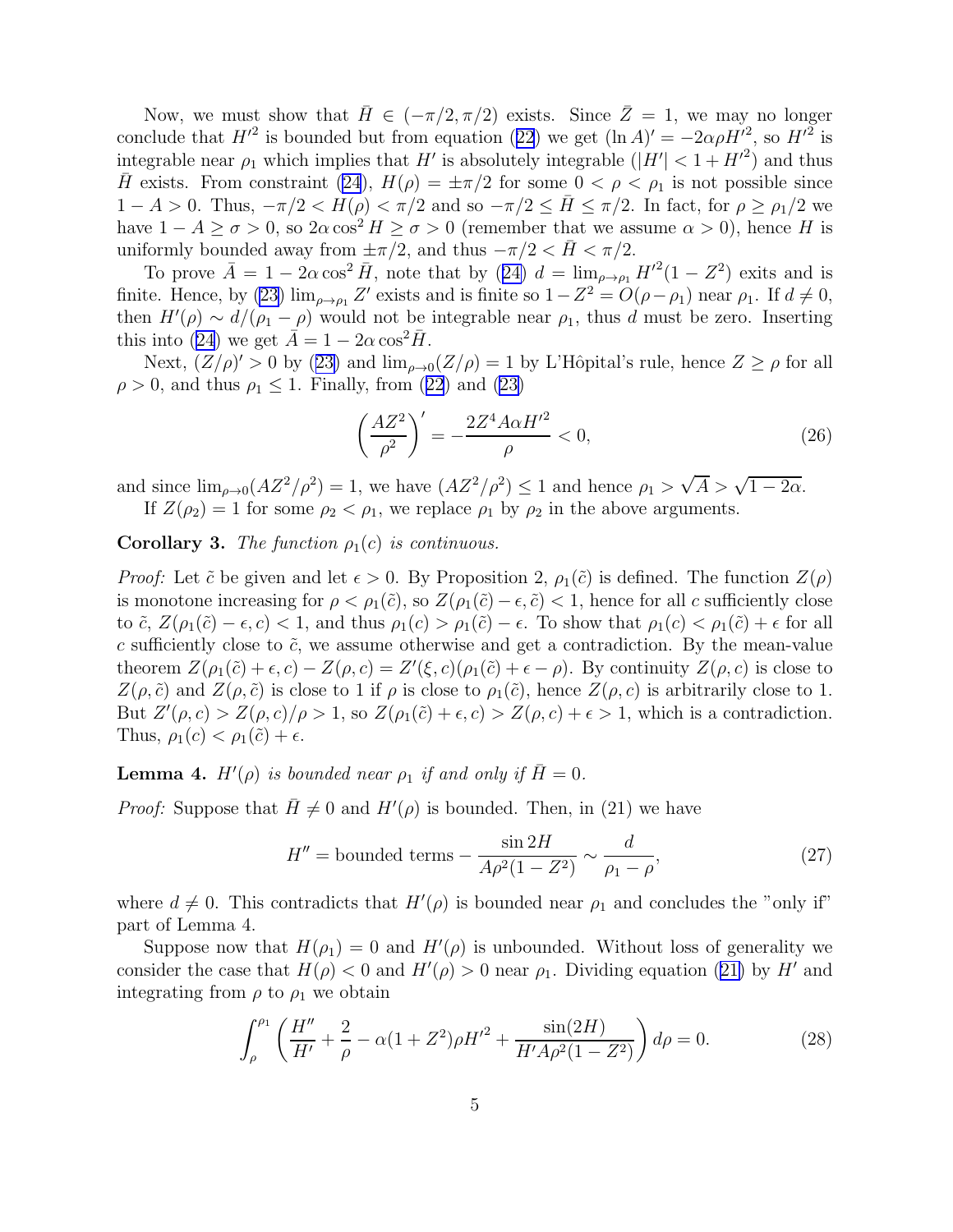The first integral is divergent because  $\lim_{\rho \to \rho_1} \ln H' = \infty$ . The second and the third terms are integrable (remember that  $H'^2$  is integrable). Thus, to get a contradiction it suffices to show that the last term is integrable. We write this term as

$$
\frac{\sin(2H)}{H'A\rho^2(1-Z^2)} = \frac{\sin(2H)}{HA\rho^2} \frac{H}{(1-Z^2)H'}.\tag{29}
$$

The first factor is continuous and we now show that the second factor is also continuous. Applying L'Hôpital's rule we get

$$
\lim_{\rho \to \rho_1} \frac{H}{(1 - Z^2)H'} = \lim_{\rho \to \rho_1} \frac{H'}{-2ZZ'H' + (1 - Z^2)H''} = \lim_{\rho \to \rho_1} \frac{1}{-2ZZ' + (1 - Z^2)H''/H'}.
$$
 (30)

Next, using [\(21\)](#page-3-0) we get

$$
(1 - Z2)\frac{H''}{H'} = -\frac{2(1 - Z2)}{\rho} + \alpha\rho(1 + Z2)(1 - Z2)H'2 - \frac{\sin(2H)}{A\rho2H'}.
$$
 (31)

In the limit  $\rho \to \rho_1$ , the first term on the rhs of (31) obviously goes to zero, the second does by Proposition 2, and the third does by the assumption that  $H' \to \infty$ . Thus, the limit (30) is finite and consequently so is (29). This contradicts [\(28\)](#page-4-0) and thus concludes the proof of the "if" part of Lemma 4.

**Corollary 5.** A c-orbit which has  $H(c) = 0$  is analytic on the whole interval  $0 \le \rho \le \rho_1$ .

*Proof:*The boundedness of  $H'(\rho)$  implies by ([21\)](#page-3-0) that  $H'' > -2H'/\rho$  is bounded below (remember that  $H(\rho) < 0$  and  $H'(\rho) > 0$  near  $\rho_1$ ), hence  $\lim_{\rho \to \rho_1} H'(\rho)$  exists. Having that, it is easy to show by applying L'Hôpital's rule to  $\lim_{\rho \to \rho_1} (H^{(k)}(\rho_1) - H^{(k)}(\rho))/(\rho_1 - \rho)$ for  $k = 0, 1$  that the solution  $(H, A, Z)$  is  $C^2$  near  $\rho_1$ . By a routine contraction mapping argument one can show that  $C<sup>2</sup>$  solutions are unique, hence a c-orbit must belong to the one-parameter family of analytic solutions from Proposition 14 (see the appendix).

Next, we describe the behaviour of c-orbits for small and large values of the shooting parameter c. We define a nodal number of a c-orbit  $N(c)$  = number of zeros of the function  $H(\rho)$  on the interval  $0 \leq \rho < \rho_1$ . We first show that c-orbits with small c have no nodes.

**Proposition 6.** If c is sufficiently small then  $N(c) = 0$ .

*Proof:* For  $c = 0$  we have  $H(\rho) \equiv -\pi/2$  and  $Z(\rho) = \rho$  so  $\rho_1(c = 0) = 1$ . By continuity, for any  $\epsilon > 0$  and sufficiently small c we can find  $\rho_0$  such that  $1 - \epsilon < \rho_0 < \rho_1(c) < 1$  and  $H(\rho_0) < -\pi/2 + \epsilon$ . We know from the proof of Proposition 2 that  $\lim_{\rho \to \rho_1} \sqrt{\rho_1 - \rho} H' = 0$ , hence

$$
H(\rho_1) - H(\rho_0) = \int_{\rho_0}^{\rho_1} H'(\rho) d\rho < const \int_{\rho_0}^{\rho_1} \frac{d\rho}{\sqrt{\rho_1 - \rho}} < const \sqrt{\epsilon}.
$$
 (32)

Thus,  $H(\rho)$  stays arbitrarily close to  $-\pi/2$  all the way up to  $\rho_1$  if c is sufficiently small and therefore  $N(c) = 0$ . We remark that using a scaling argument one can derive the precise asymptotic behaviour of c-orbits for small c. We omit this argument since it is not needed for the proof.

We show next that c-orbits with large c have arbitrarily many nodes.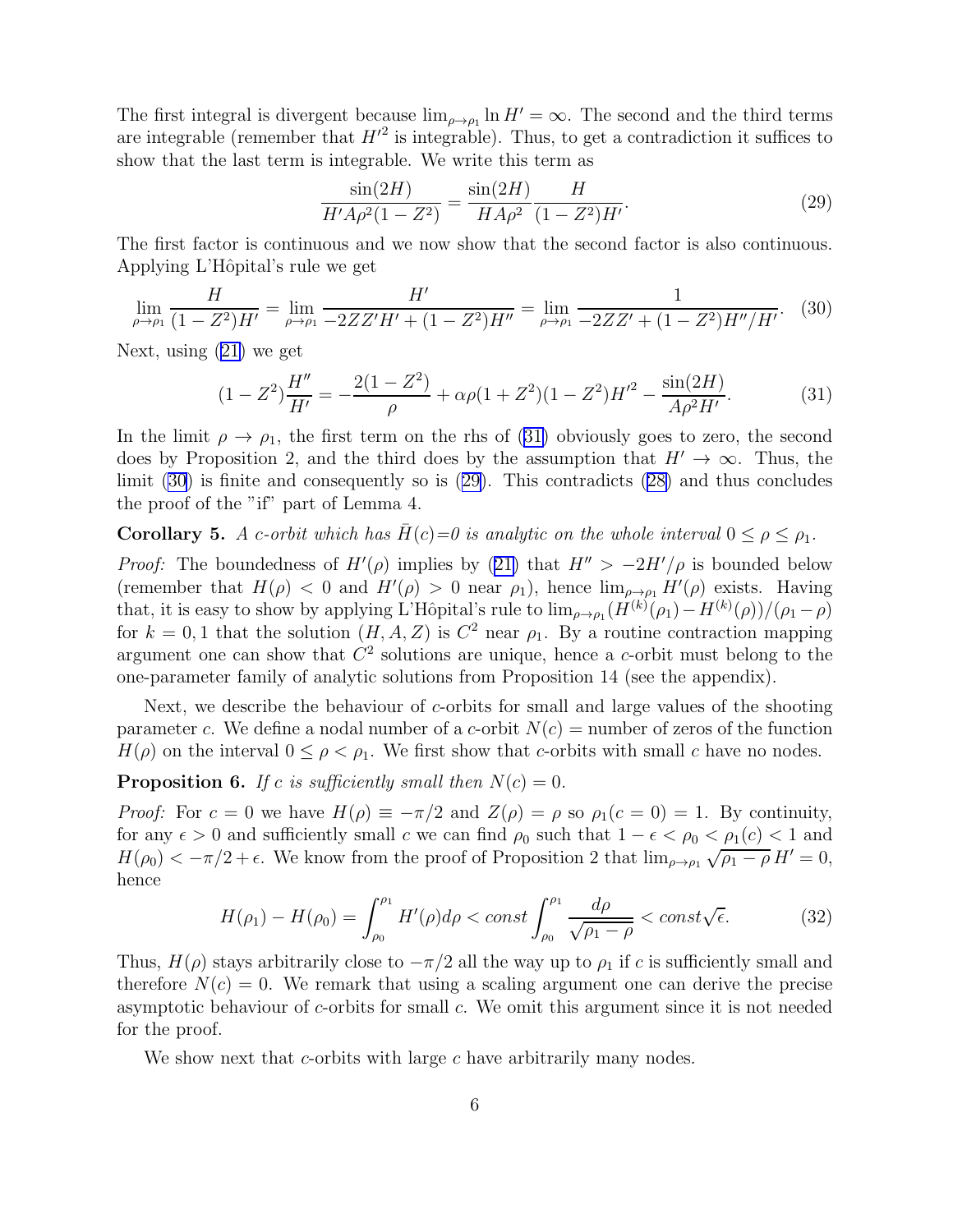<span id="page-6-0"></span>**Proposition 7.**  $N(c) \rightarrow \infty$  for  $c \rightarrow \infty$ .

Proof: We rescale the variables, setting

$$
x = c\rho, \quad \tilde{H}(x) = H(\rho), \quad \tilde{A}(x) = A(\rho), \quad \tilde{Z}(x) = cZ(\rho).
$$
 (33)

Then, equations (21-24) become

$$
\tilde{H}'' + \frac{2}{x}\tilde{H}' - \alpha(1 + \frac{\tilde{Z}^2}{c^2})xH'^3 + \frac{\sin(2\tilde{H})}{\tilde{A}x^2(1 - \frac{\tilde{Z}^2}{c^2})} = 0,
$$
\n(34)

$$
\tilde{A}' = -2\alpha x \tilde{A} \tilde{H}'^2, \qquad (35)
$$

$$
x\tilde{Z}' = \tilde{Z}(1 + \alpha(1 - \frac{\tilde{Z}^2}{c^2})x^2\tilde{H}'^2),
$$
\n(36)

with the constraint

$$
1 - 2\alpha - \tilde{A} + 2\alpha \sin^2 \tilde{H} + \alpha \tilde{A} x^2 \tilde{H}'^2 (1 - \frac{\tilde{Z}^2}{c^2}) = 0,
$$
\n(37)

and the initial conditions at  $x = 0$ 

$$
\tilde{H}(0) = -\frac{\pi}{2}, \quad \tilde{H}'(0) = 1, \quad \tilde{A}(0) = 1, \quad \tilde{Z}(0) = 0, \quad \tilde{Z}'(0) = 1.
$$
\n(38)

As  $c \to \infty$ , the solutions of equations (34)-(38) tend uniformly on compact intervals to solutions of the limiting equations

$$
h'' + \frac{2}{x}h' - \alpha x h'^3 + \frac{\sin(2h)}{ax^2} = 0,
$$
\n(39)

$$
a' = -2\alpha x a h'^2,\tag{40}
$$

$$
xz' = z(1 + \alpha x^2 h'^2), \tag{41}
$$

with the constraint

$$
1 - 2\alpha - a + 2\alpha \sin^2 h + \alpha a x^2 h'^2 = 0,
$$
\n(42)

and the same initial conditions at  $x = 0$ 

$$
h(0) = -\frac{\pi}{2}, \quad h'(0) = 1, \quad a(0) = 1, \quad z(0) = 0, \quad z'(0) = 1.
$$
 (43)

We observe first that the function  $a(x)$  is monotone decreasing by (40) and bounded below,  $a > 1-2\alpha$ , by (42). Thus, no singularity can develop due to a going to zero. Also, by  $(42)$  no singularity can develop due to h' becoming unbounded. Thus, solutions exist for all  $x > 0$  (assuming the existence of a solution for small x). In order to complete the proof it is sufficient to show that the function  $h(x)$  has an infinite number of zeros for  $x > 0$ . Since  $a < 1$ , it follows from (42) that  $-\pi/2 < h(x) < \pi/2$  for all  $x > 0$ . To show that  $h(x)$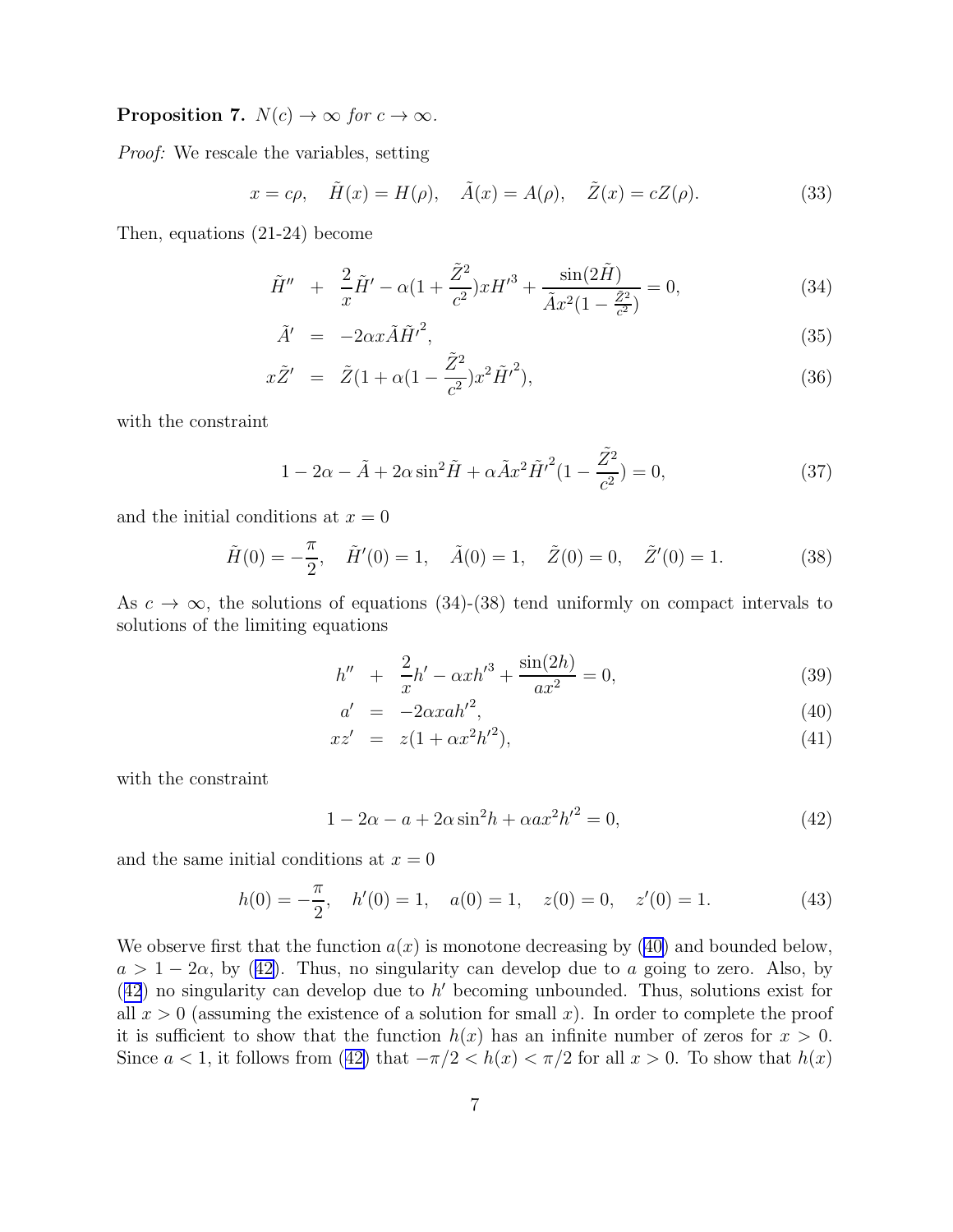oscillates around zero we consider three cases:

(i) Assume that  $\lim_{x\to\infty} h(x)$  does not exist. Then, there must be a sequence ...  $x_k < y_k$  $x_{k+1} < y_{k+1} < \dots$  such that h has a local minimum at  $x_k$  and a local maximum at  $y_k$ . By ([39](#page-6-0)),  $h'(x_k) = 0$ ,  $h''(x_k) \ge 0$  imply that  $\sin(2h(x_k)) \le 0$ , hence  $h(x_k) \le 0$ . By a similar argument,  $h(y_k) \geq 0$ . Thus,  $h(x)$  has a zero in each interval  $x_k < x < y_k$ .

(ii)Assume that a nonzero  $\lim_{x\to\infty} h(x)$  exists. Then, from ([42\)](#page-6-0)  $\lim_{x\to\infty} x^2 h'^2$  exists and, in fact, equals zero because  $\lim_{x\to\infty} h(x)$  exists. This implies by [\(39](#page-6-0)) that  $\lim_{x\to\infty} x^2 h''(x) =$  $-\sin(2h(\infty))/A(\infty) \neq 0$ , hence  $\lim_{x\to\infty} x^2h'^2(x) \neq 0$ . Thus the case (ii) does no arise. (iii) Assume that  $\lim_{x\to\infty} h(x) = 0$ . We define the rotation function  $\theta(x)$  by

$$
\tan \theta(x) = \frac{x h'(x)}{h(x)}, \qquad \theta(0) = 0.
$$
\n(44)

Remark 1. The rotation function  $\theta(x)$  is well defined because the case  $h(x) = h'(x) = 0$ is impossible for solutions satisfying the initial conditions [\(43\)](#page-6-0). To see this, assume that  $h(x_0) = h'(x_0) = 0$  $h(x_0) = h'(x_0) = 0$  $h(x_0) = h'(x_0) = 0$  for some  $x_0 > 0$ . Then, by ([42](#page-6-0))  $a(x_0) = 1 - 2\alpha$  and the unique solution with these initial conditions at  $x_0$  is  $h(x) = 0$ ,  $h'(x) = 0$ ,  $a(x) = 1 - 2\alpha$  for all x, contradicting the initial conditions([43\)](#page-6-0).

We want to show that  $\lim_{x\to\infty} \theta(x) = -\infty$ . Using [\(39](#page-6-0)) we obtain

$$
x\theta'(x) = -\sin^2\theta - \frac{\sin 2h}{2h} \frac{2\cos^2\theta}{a} - \frac{(1 - 2\alpha\cos^2 h)\sin\theta\cos\theta}{a}.
$$
 (45)

Under the assumption  $\lim_{x\to\infty} h(x) = 0$ , it follows from [\(42](#page-6-0)) that  $\lim_{x\to\infty} a(x) = 1 - 2\alpha$ , hence for sufficiently large x

$$
\theta'(x) \approx -\frac{1}{x} \left( \sin^2 \theta + \sin \theta \cos \theta + \frac{2 \cos^2 \theta}{1 - 2\alpha} \right) < -\frac{3}{4x},\tag{46}
$$

so  $\lim_{x\to\infty} \theta(x) = -\infty$ . Thus, given any integer k there exists an  $x_k$  such that  $h(x)$  has at least k zeroes for  $x < x_k$ . By continuous dependence on initial conditions, we may choose  $c > x_k/\sqrt{1-2\alpha}$  so that the c-solution has k zeroes also for  $x < x_k$ . In terms of the variable  $\rho = x/c$  the c-solution has k zeroes for  $\rho < \sqrt{1-2\alpha} < \rho_1(c)$ . This completes the proof of Proposition 7.

Next, we need two lemmas which tell us how the number of nodes  $N(c)$  changes under small variations of c.

#### **Lemma 8.** If  $\overline{H}(\tilde{c})=0$ , then  $N(c)=N(\tilde{c})$  or  $N(c)=N(\tilde{c})+1$  for c sufficiently close to  $\tilde{c}$ .

*Proof:* First note that if  $H(\rho, \tilde{c})$  has a zero at some  $\rho_0 < \rho_1(\tilde{c})$ , then  $H'(\rho_0, \tilde{c}) \neq 0$  (see Remark 1) so by continuity of  $H(\rho, c)$  with respect to c,  $H(\rho, c)$  also has a zero if c is sufficiently close to  $\tilde{c}$ . Thus  $N(c) \geq N(\tilde{c})$  and it suffices to show that  $N(c) \leq N(\tilde{c}) + 1$ . Let  $\tilde{a} < \rho_1(\tilde{c})$  be the last node of the  $\tilde{c}$ -orbit, that is  $H(\tilde{a}, \tilde{c}) = 0$  and, for concreteness,  $H(\rho, \tilde{c}) < 0$  for  $\tilde{a} < \rho < \rho_1$ . By continuity with respect to c,  $H(\rho, c)$  will also have a zero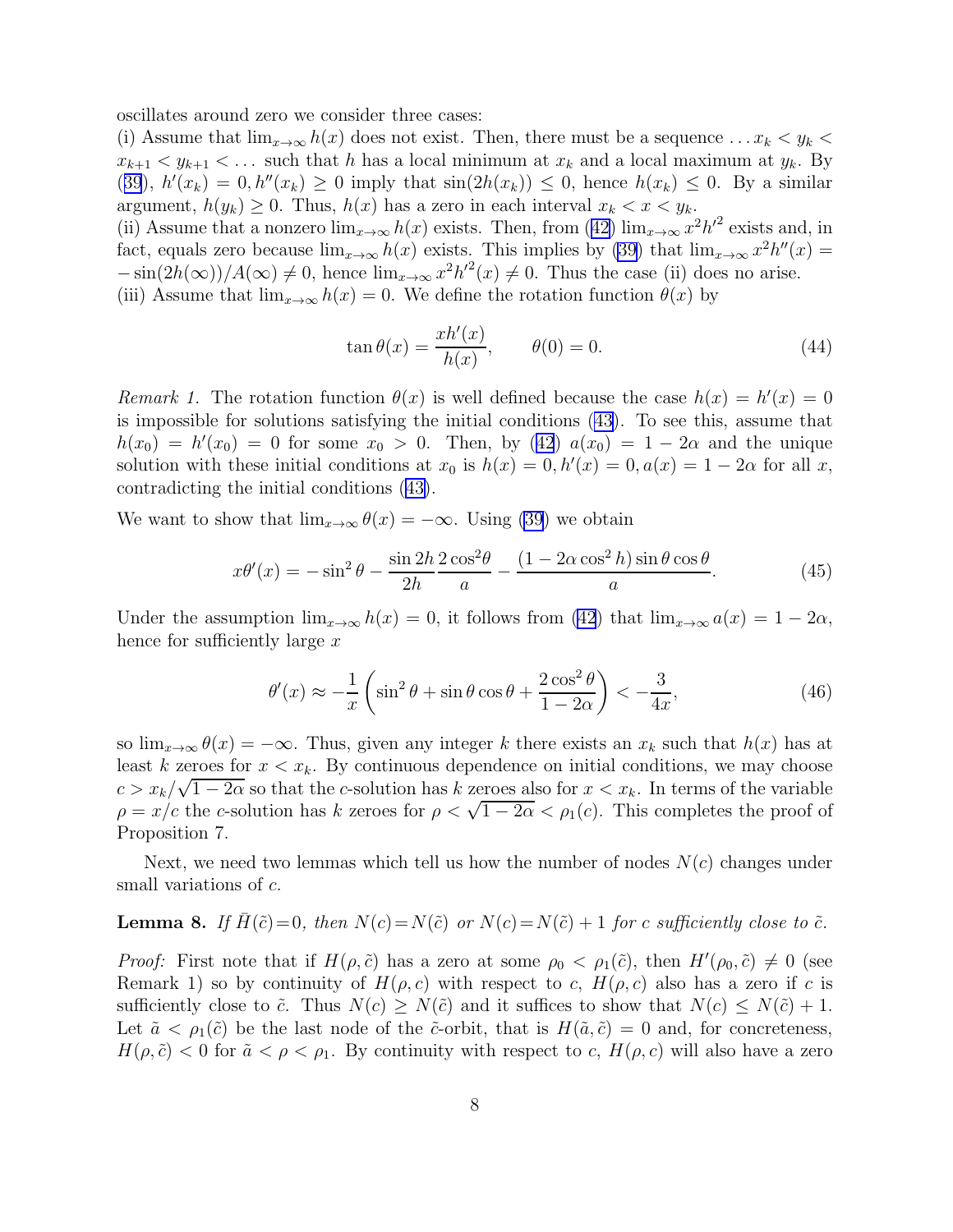<span id="page-8-0"></span>at a near  $\tilde{a}$  if c is near  $\tilde{c}$ . In order to prove that  $H(\rho, c)$  cannot have more than one zero in the interval  $a < \rho < \rho_1(c)$ , we now show that if  $H(\rho, c)$  becomes positive for some  $\rho > a$ , then it would not have time to change the sign again before going singular. Assume for contradiction that there is a segment  $a < \rho_N \leq \rho \leq \rho_D$  of the c-orbit in which the function  $H(\rho)$  is monotone decreasing from a local maximum  $H(\rho_N) > 0$  to  $H(\rho_D) = 0$ . We define

$$
W = \frac{1}{2}\rho^2 A H^{\prime 2} (1 - Z^2) + \sin^2 H. \tag{47}
$$

From [\(24](#page-3-0)) $W = (A - 1 + 2\alpha)/(2\alpha)$ , hence by ([22\)](#page-3-0)  $W' < 0$ . We have

$$
\frac{H'^2}{W - \sin^2 H} = \frac{2}{\rho^2 A (1 - Z^2)}, \quad \text{so} \quad \frac{-H'}{\sqrt{W - \sin^2 H}} = \frac{\sqrt{2}}{\rho \sqrt{A (1 - Z^2)}}.
$$
(48)

Integrating the left-hand side from  $\rho_N$  to  $\rho_D$ , we get (using  $H_N = H(\rho_N)$ )

$$
\int_{\rho_N}^{\rho_D} \frac{-H' d\rho}{\sqrt{W - \sin^2 H}} = \int_0^{H_N} \frac{dH}{\sqrt{W - \sin^2 H}} \ge \int_0^{H_N} \frac{dH}{\sqrt{\sin^2 H_N - \sin^2 H}} > \frac{\pi}{2},\qquad(49)
$$

where the first inequality follows from  $W(\rho) \leq W(\rho_N) = \sin^2 H_N$  (since W' decreases) and the second inequality is a simple calculation using a substitution  $\sin H = u \sin H_N$ (remember that  $H_N < \pi/2$ ).

Next, we derive an upper bound for the integral of the right-hand side of (48). We have

$$
\int_{\rho_N}^{\rho_D} \frac{d\rho}{\rho \sqrt{A(1 - Z^2)}} \le \frac{1}{\rho_N \sqrt{1 - 2\alpha}} \int_{\rho_N}^{\rho_D} \frac{d\rho}{\sqrt{1 - Z^2}} \le \frac{1}{\rho_N \sqrt{1 - 2\alpha}} \int_{\rho_N}^{\rho_D} \frac{d\rho}{\sqrt{1 - Z}}. \tag{50}
$$

We showed above that  $Z' > 1$ , hence  $1 - Z \ge \rho_1 - \rho$ . Therefore

$$
\int_{\rho_N}^{\rho_D} \frac{d\rho}{\sqrt{1 - Z}} \le \int_{\rho_N}^{\rho_D} \frac{d\rho}{\sqrt{\rho_1 - \rho}} = 2(\sqrt{\rho_1 - \rho_N} - \sqrt{\rho_1 - \rho_D}) < 2\sqrt{\rho_1 - \rho_N}.\tag{51}
$$

By continuity of solutions with respect to c and by Corollary 3,  $\rho_N$  is arbitrarily close to  $\rho_1(c)$  if c is sufficiently close to  $\tilde{c}$ , hence it follows from (51) that the integral of the right-hand side of (48) is arbitrarily small. This is in contradiction with (49), hence  $H(\rho, c)$ cannot have a second additional zero, which completes the proof of Lemma 8.

### **Lemma 9.** If  $\bar{H}(\tilde{c}) \neq 0$ , then  $N(c) = N(\tilde{c})$  for c sufficiently close to  $\tilde{c}$ .

*Proof:* Without loss of generality we assume that  $H(\tilde{c}) < 0$ . As above let  $\tilde{a} < \rho_1(\tilde{c})$  be the last node of the  $\tilde{c}$ -orbit, that is  $H(\tilde{a}, \tilde{c}) = 0$  and  $H(\rho, \tilde{c}) < 0$  for  $\tilde{a} < \rho \le \rho_1$ . Let a be the corresponding zero of  $H(\rho, c)$  for c near  $\tilde{c}$ . We want to show that  $H(\rho, c)$  cannot have an extra zero for  $\rho > a$ . Suppose for contradiction that  $H(b, c) = 0$  for some  $b > a$ . Then, there must be a  $\delta < b$  such that  $H(\delta, c) = \overline{H}(\tilde{c})$ . Let us integrate the identity

$$
\frac{H'}{\sqrt{W - \sin^2 H}} = \frac{\sqrt{2}}{\rho \sqrt{A(1 - Z^2)}}
$$
(52)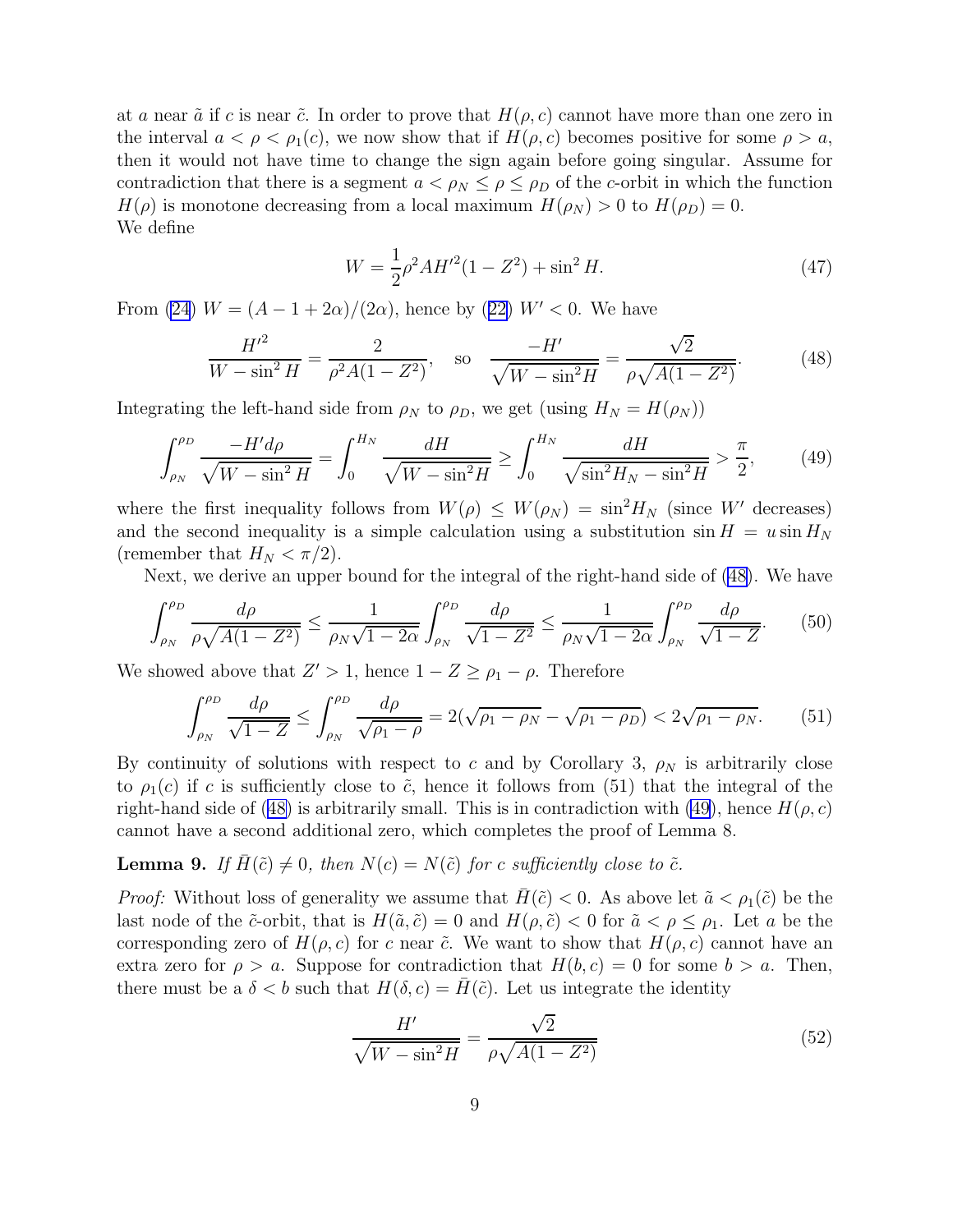from  $\delta$  to b. For the left hand side we get

$$
\int_{\delta}^{b} \frac{H'd\rho}{\sqrt{W - \sin^2 H}} = \int_{0}^{-\bar{H}} \frac{dH}{\sqrt{W - \sin^2 H}}.\tag{53}
$$

From Proposition 2 we know that  $\lim_{\rho \to \rho_1} (1 - Z^2)H'^2 = 0$  so  $W(\rho, \tilde{c}) < (1 + \epsilon/2) \sin^2 \bar{H}$ for  $\rho$  near  $\rho_1$  and hence  $W(\rho, c) < (1 + \epsilon) \sin^2 H$  for c near  $\tilde{c}$ . Since W is decreasing,  $W(\delta, c) < W(\rho, c) < (1 + \epsilon) \sin^2 H$ . Thus

$$
\int_0^{-\bar{H}} \frac{dH}{\sqrt{W - \sin^2 H}} \ge \int_0^{-\bar{H}} \frac{dH}{\sqrt{(1 + \epsilon)\sin^2 \bar{H} - \sin^2 H}} \ge \arcsin\left(\frac{1}{\sqrt{1 + \epsilon}}\right) > \frac{\pi}{2}
$$
(54)

for sufficiently small  $\epsilon$ , where the last but one inequality can be seen by substituting  $\sin H = u \sin H$  into the integral. By the same argument as in the proof of Lemma 8, the integral of the right hand side of  $(52)$  is  $O(\sqrt{\rho_1-\rho})$ . By continuity of solutions with respect to c and by Corollary 3,  $\delta$  is arbitrarily close to  $\rho_1(c)$  if c is sufficiently close to  $\tilde{c}$ , hence the integral of the left hand side of equation (52) is arbitrarily small. This contradicts (54) and completes the proof of Lemma 9.

Now we are ready to make a shooting argument. We define a set

$$
C_0 = \{c \mid N(c) = 0\} \tag{55}
$$

and let  $c_0 = \sup C_0$ . The set  $C_0$  is nonempty (by Proposition 6) and bounded above (by Proposition 7) so  $c_0$  exists. We claim that the  $c_0$ -orbit has no nodes and satisfies the boundary condition  $H(c_0) = 0$ . To see this, note that the c<sub>0</sub>-orbit cannot have a node because then by Lemmas 8 and 9 all nearby c-orbits would have a node so there would be an interval around  $c_0$  without any elements of  $C_0$  in it, contradicting the assumption that  $c_0$  is the least upper bound. Thus,  $N(c_0) = 0$ . Now, if  $H(c_0) < 0$ , then by Lemma 9 all nearby c-orbits would have no nodes, so there would be an interval around  $c_0$  consisting of elements of  $C_0$ , contradicting the assumption that  $c_0$  is an upper bound of  $C_0$ . Thus  $H(c_0) = 0.$ 

Next, we define  $C_1 = \{c > c_0 | N(c) = 1\}$ . This set is nonempty by the previous step and Lemma 8 and bounded above by Proposition 7, hence  $c_1 = \sup C_1$  exists. By the same argument as above, the  $c_1$ -orbit has exactly one node and satisfies  $H(c_1) = 0$ . The construction of subsequent  $c_n$ -orbits proceeds by induction.

Conclusion of the proof of Theorem 1:

Returning to the original variable  $F(\rho)$  and rescaling  $\rho \to \rho/\rho_1(c_n)$  we get the solution of equations (13-17) which satisfies the boundary conditions (19) and (20) and has exactly n intersections with the line  $F = \pi/2$ . By Corollary 5 this solution is analytic in the whole interval  $0 \leq \rho \leq 1$ .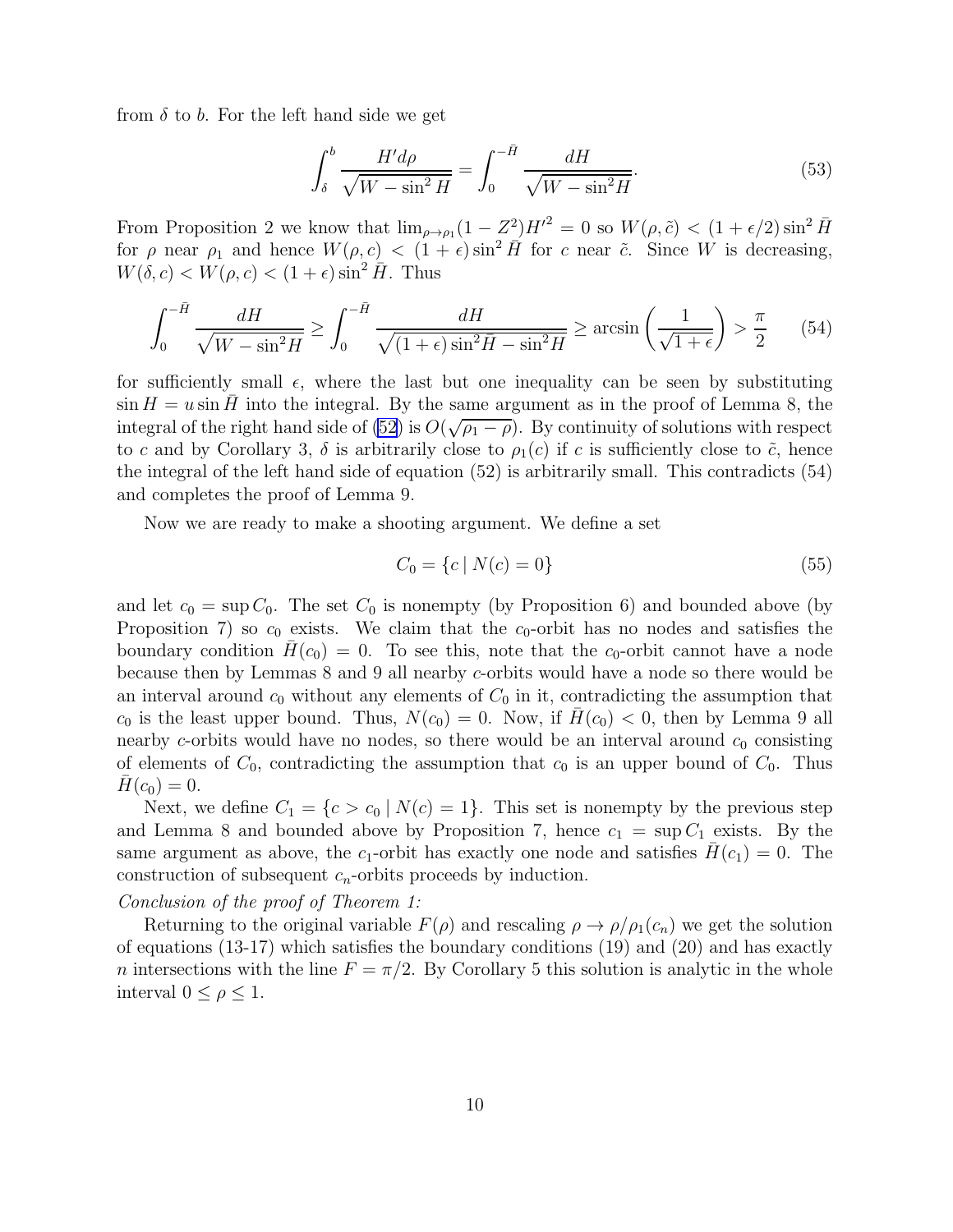## 4 Beyond the past self-similarity horizon

In this section we consider the behaviour of the CSS solutions of Theorem 1 outside the past SSH, in particular we ask the question: do these solutions possess a regular future self-similarity horizon? Note that  $\rho = \infty$  corresponds to the hypersurface  $(t = 0, r > 0)$ so in order to analyze the global behaviour of solutions (for  $t > 0$ ) we need to go "beyond  $\rho = \infty$ ". To this end we define, after I, a new coordinate x by

$$
\frac{d}{dx} = \rho Z \frac{d}{d\rho}, \qquad x(\rho = 1) = 0. \tag{56}
$$

We also define an auxiliary function  $w(x) = 1/Z(\rho)$ . In these new variables, the past SSH where  $w = 1$  is at  $x = 0$ , while the future SSH (if it exists) is at some  $x_A > 0$  where  $w(x_A) = -1.$ 

In terms of x and w, the equations  $(21)-(23)$  become autonomous (where now prime is  $d/dx)$ 

$$
H'' - 2\alpha wH'^3 + \frac{\sin(2H)}{A(w^2 - 1)} = 0,
$$
\n(57)

$$
A' = -2\alpha A w H'^2,\t\t(58)
$$

$$
w' = -1 + \alpha (1 - w^2) H'^2. \tag{59}
$$

The constraint (24) becomes

$$
1 - 2\alpha - A + 2\alpha \sin^2 H + \alpha A H'^2(w^2 - 1) = 0.
$$
 (60)

From (20) the initial conditions at  $x = 0$  are

$$
H(x) \sim bx
$$
,  $w(x) \sim 1 - x$ ,  $A(x) \sim 1 - 2\alpha - 2\alpha(1 - 2\alpha)b^2x$ . (61)

We know from Theorem 1 that for each  $\alpha < 1/2$  there is an infinite sequence  ${b_n(\alpha)}$ determining solutions which are regular inside the past SSH, that is for all  $x \leq 0$  (note that  $\rho = 0$  corresponds to  $x = -\infty$ ). In I we showed that for  $x > 0$  the solutions starting from the past SSH with the initial conditions (61) tend in finite "time" to  $w = -1$  if b is small, or to  $w = +1$  if b is large. After I we shall refer to these two kinds of behaviour as to type A and type B solutions, respectively. Now we want to show that the solutions of Theorem 1 are of type A (and therefore possess the future SSH) provided that  $\alpha$  is sufficiently small. Unfortunately, the shooting argument gives us insufficient information about the parameters  $b_n$  so we cannot apply the above mentioned result of I to determine the character of solutions outside the past SSH. Instead, we shall make use of the obvious fact that for  $\alpha = 0$  all solutions are of type A.

**Lemma 10.** For sufficiently small  $\alpha$  the  $c_n$ -orbits of Theorem 1 (rescaled so that  $\rho_1(c) = 1$ ) have  $|b_n|$  uniformly bounded above for all n.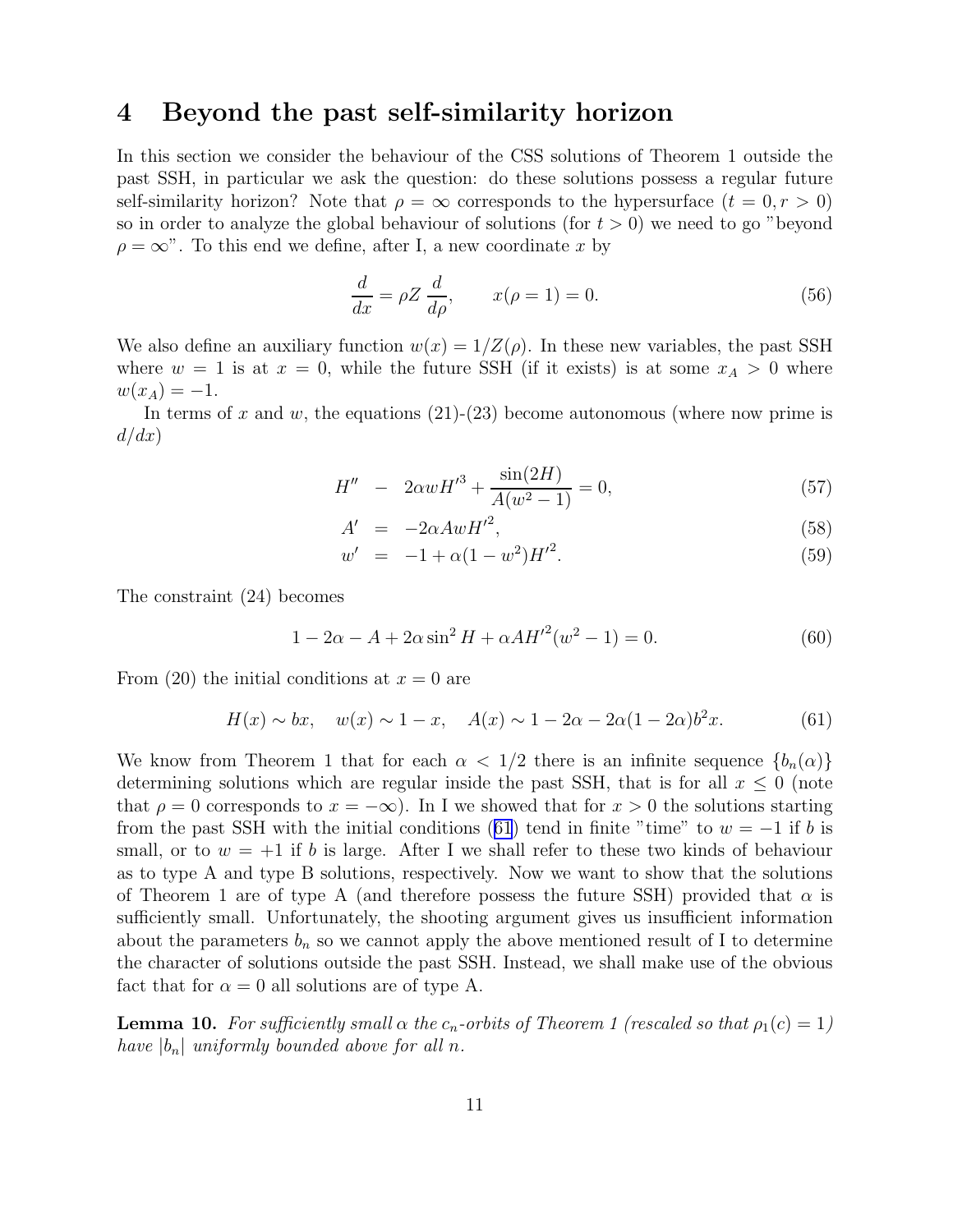*Proof:* It was shown in [\[2](#page-14-0)] (see Lemma 4 in that reference) that for  $\alpha = 0$  the solution to equations (57)-(61) for  $x < 0$  must exit the strip  $|H| \leq \pi/2$  if  $|b|$  is too large, say  $|b| > B$ . By continuous dependence, the same is true for sufficiently small  $\alpha$ . But from Proposition 2 the c-orbits must stay in the strip  $|H| \leq \pi/2$  for all  $x < 0$ . Thus,  $|b_n| \leq B$  for small  $\alpha$ .

**Lemma 11.** If a solution to equations (57)-(60) has  $w(x_0) < 0$  and  $A(x_0) > 2/3$  for some  $x_0$ , then there is  $x_A > x_0$  such that  $\lim_{x\to x_A} w(x) = -1$ , i.e., the solution is of type A.

*Proof:* By (58) A is increasing for  $w < 0$ . Thus, using equation (59) and the constraint (60) we get for  $x > x_0$ 

$$
w' = -1 + \alpha (1 - w^2) H'^2 = -1 + \frac{1 - A - 2\alpha \cos^2 H}{A} < -2 + \frac{1}{A} \le -\frac{1}{2},\tag{62}
$$

hence w must hit  $-1$  for some finite  $x_A > x_0$ .

**Proposition 12.** The  $c_n(\alpha)$ -orbits are of type A if  $\alpha$  is sufficiently small.

*Proof:* For  $\alpha = 0$  and any b we have  $w(x) = 1-x$  and  $A(x) \equiv 1$ ; in particular  $A(3/2) = 1 >$  $2/3$  and  $w(3/2) = -1/2 < 0$ . By continuous dependence on initial conditions there exists a  $\delta(b)$  such that if  $\alpha < \delta(b)$  and  $|b - b'| < \delta(b)$ , then  $A(3/2, b') > 2/3$  and  $w(3/2, b') < 0$ . This implies by Lemma 11 that the solutions corresponding to such values of  $\alpha$  and  $b'$  are of type A. By a standard theorem of advanced calculus there is a  $\delta' > 0$  (independent of b) such that the solutions with  $\alpha < \delta'$  and  $|b| \leq B$  are of type A. By Lemma 10 any  $c_n$ -orbit has  $|b| \leq B$ , so for  $\alpha < \delta'$  the  $c_n$ -orbits are of type A.

By a similar argument as in the proof of Proposition 2 one can easily show that the type A solutions are generically only  $C^0$  at the future SSH (for isolated values of  $\alpha$  there are solutions that go smoothly through the future SSH). In I we showed that the leading order asymptotic behaviour at the future SSH is (using  $y = x_A - x$ )

$$
w \sim -1 + y, \quad A \sim A_0 - 2\alpha A_0 C^2 y \ln^2(y), \quad H \sim H_0 - C y \ln(y), \tag{63}
$$

where  $A_0 = 1 - 2\alpha \cos^2 H_0$ ,  $C = \sin(2H_0)/2A_0$ , and  $H_0$  is a free parameter. Using this expansion one can check that the curvature is finite as  $y \to 0$  which means that the type A solutions are examples of naked singularities.

## Acknowledgments

We acknowledge the hospitality of the Erwin Schrödinger Institute for Mathematical Physics in Vienna, where part of this paper was produced. The research of PB was supported in part by the KBN grant 2 P03B 010 16.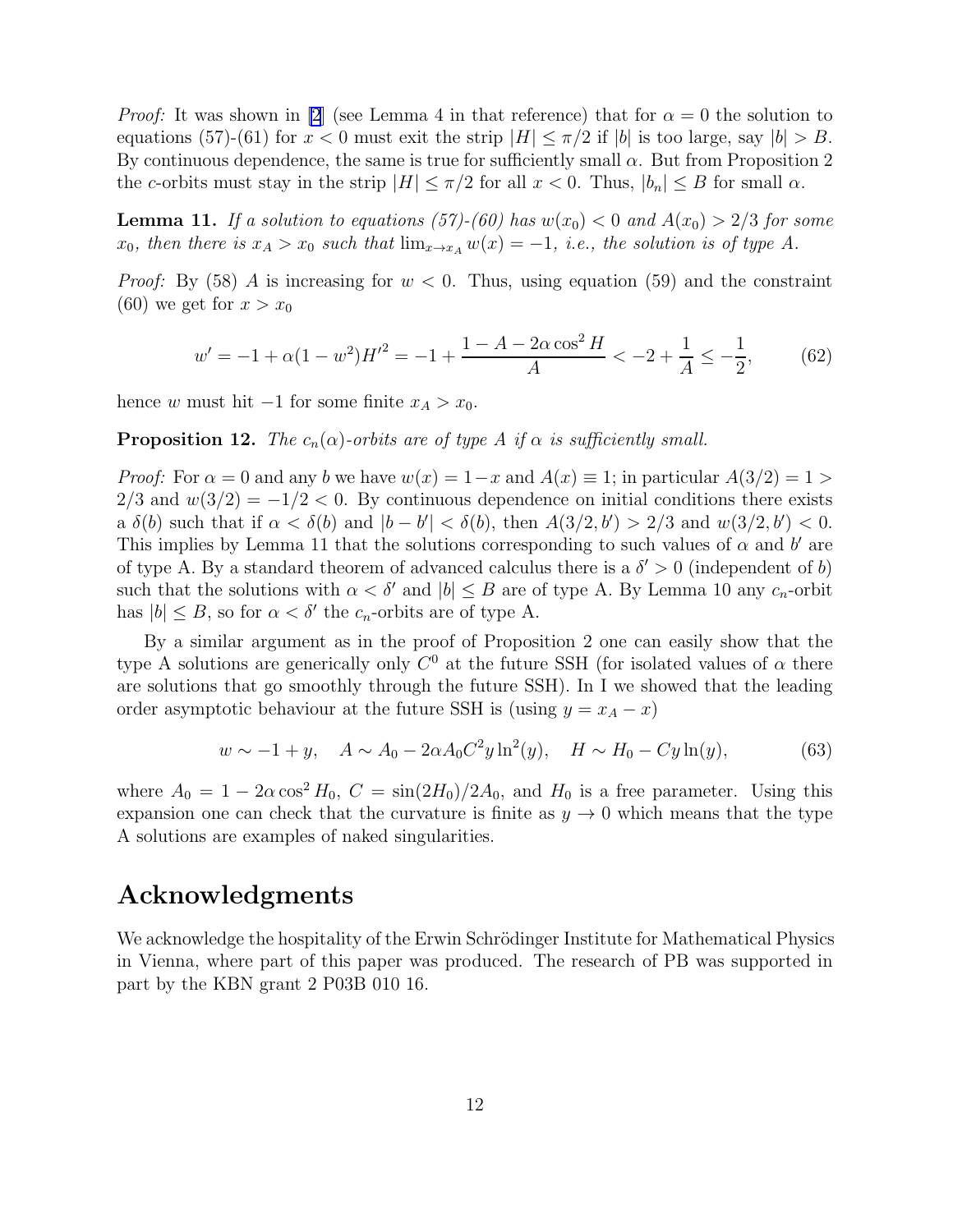## <span id="page-12-0"></span>Appendix (local existence theorems)

In [\[5\]](#page-14-0) (Proposition 1) Breitelohner, Forgács, and Maison have derived the following result concerning the behaviour of solutions of a system of ordinary differential equations near a singular point (see also [\[6\]](#page-14-0) for a similar result):

*Theorem (BFM).* Consider a system of first order differential equations for  $n+m$  functions  $u = (u_1, ..., u_n)$  and  $v = (v_1, ..., v_m)$ 

$$
t\frac{du_i}{dt} = t^{\mu_i} f_i(t, u, v), \qquad t\frac{dv_i}{dt} = -\lambda_i v_i + t^{\nu_i} g_i(t, u, v), \tag{64}
$$

where constants  $\lambda_i > 0$  and integers  $\mu_i, \nu_i \geq 1$  and let C be an open subset of  $R^n$  such that the functions f and g are analytic in the neighbourhood of  $t = 0, u = c, v = 0$  for all  $c \in C$ . Then there exists an n-parameter family of solutions of the system (64) such that

$$
u_i(t) = c_i + O(t^{\mu_i}), \qquad v_i(t) = O(t^{\nu_i}), \tag{65}
$$

where  $u_i(t)$  and  $v_i(t)$  are defined for all  $c \in C$ ,  $|t| < t_0(c)$  and are analytic in t and c.

We shall use this theorem to prove existence of local solutions of equations  $(21)-(23)$ near the singular points  $\rho = 0$  and  $\rho = 1$ .

**Proposition 13.** The equations  $(21)-(23)$  admit a two-parameter family of local solutions near  $\rho = 0$ 

$$
H(\rho) = -\frac{\pi}{2} + c\rho + O(\rho^3), \tag{66}
$$

$$
A(\rho) = 1 - \alpha c^2 \rho^2 + O(\rho^4), \tag{67}
$$

$$
Z(\rho) = d\rho + O(\rho^3), \tag{68}
$$

which are analytic in c, d and  $\rho$ .

*Proof:* Using the variables

$$
w_1 = \frac{H + \pi/2}{\rho}
$$
,  $w_2 = H'$ ,  $w_3 = \frac{1 - A}{\rho^2}$ ,  $w_4 = \frac{Z}{\rho}$  (69)

we rewrite the equations  $(21)-(23)$  as the first order system

$$
\rho w_1' = -w_1 + w_2, \n\rho w_2' = 2w_1 - 2w_2 + \rho^2 h_1, \n\rho w_3' = -2w_3 + 2\alpha w_2^2 + \rho^2 h_2, \n\rho w_4' = \rho^2 h_3,
$$
\n(70)

where the functions  $h_i$  are analytic near  $\rho = 0$ . Next, substituting

$$
w_1 = u_1 - v_1,
$$
  
\n
$$
w_2 = u_1 + 2v_1,
$$
  
\n
$$
w_3 = v_2 + \alpha(u_1^2 - 2v_1^2 - 8u_1v_1),
$$
  
\n
$$
w_4 = u_2
$$
\n(71)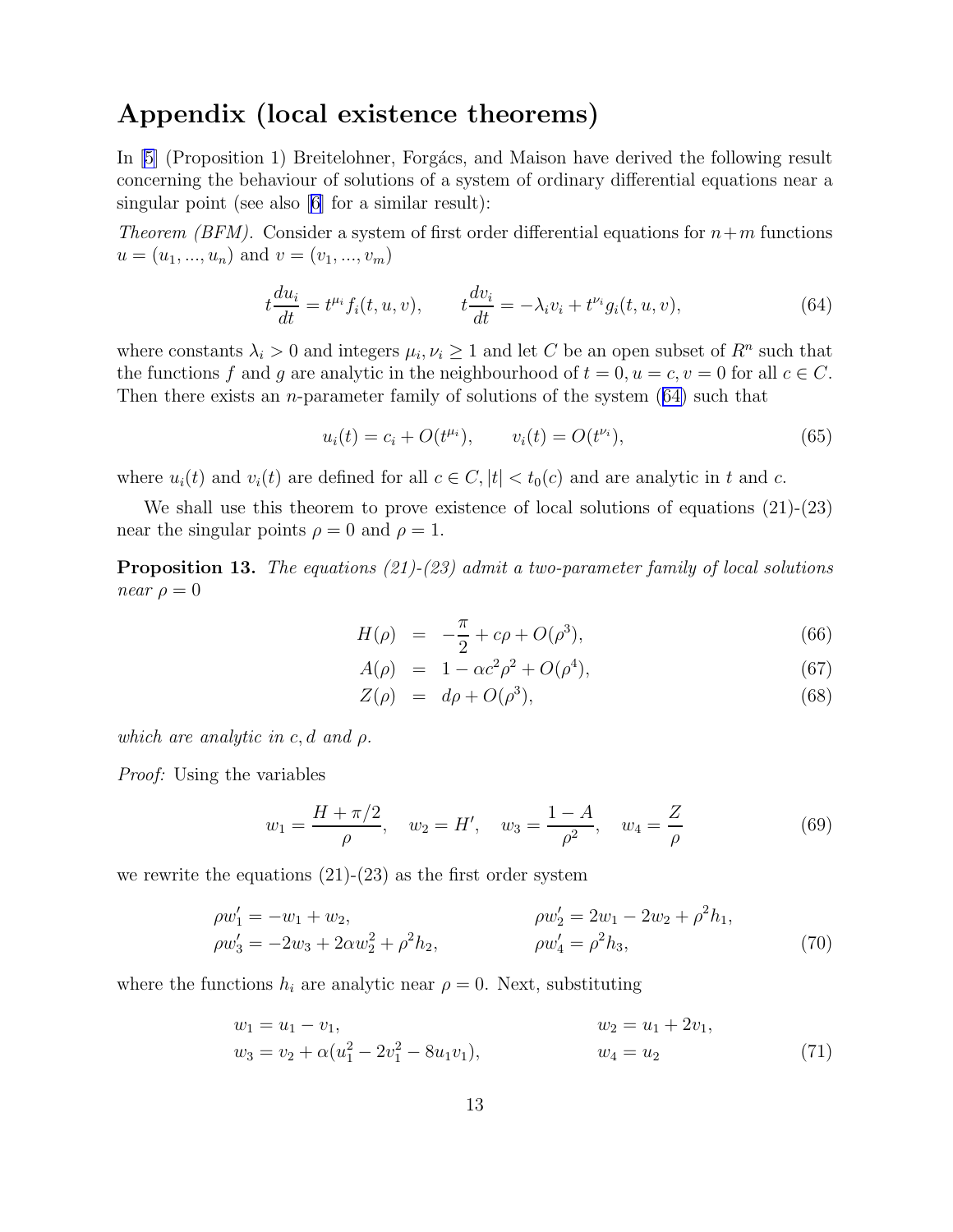we put [\(70\)](#page-12-0) into the form [\(64](#page-12-0))

$$
\rho u_1' = \rho^2 f_1, \n\rho u_2' = \rho^2 f_2, \n\rho v_1' = -3v_1 + \rho^2 g_1, \n\rho v_2' = -2v_2 + \rho^2 g_2,
$$
\n(72)

where the functions  $f_i, g_i$  are analytic in an open neighbourhood of  $\rho = 0, u_1 = c, u_2 =$  $d, v_i = 0$  for any c and d. Thus, according to the BFM theorem there exists a two-parameter family of solutions such that

$$
u_1 = c + O(\rho^2), \qquad u_2 = d + O(\rho^2), \tag{73}
$$

$$
v_1 = O(\rho^2), \qquad v_2 = O(\rho^2), \tag{74}
$$

which is equivalent to (66)-(68).

**Proposition 14.** The equations  $(21)-(23)$  admit a one-parameter family of local solutions near  $\rho = 1$ 

$$
H(\rho) = b(\rho - 1) + O((\rho - 1)^2), \tag{75}
$$

$$
A(\rho) = 1 - 2\alpha - 2\alpha(1 - 2\alpha)b^2(\rho - 1) + O((\rho - 1)^2), \tag{76}
$$

$$
Z(\rho) = \rho + O((\rho - 1)^2)
$$
\n(77)

which are analytic in b and  $\rho$ .

Proof: We define the variables

$$
u = H', \t\t v_1 = \frac{H}{\rho - 1} - H', \t\t(78)
$$

$$
v_2 = \frac{(1 - 2\alpha) - A}{\rho - 1} - 2\alpha (1 - 2\alpha) H^2, \qquad v_3 = \frac{Z - 1}{\rho - 1} - 1. \tag{79}
$$

Then, the equations (21)-(23) take the form (using  $t = \rho - 1$ )

$$
tu' = tf, \qquad tv'_i = -v_i + tg_i,\tag{80}
$$

where the functions f and  $g_i$  are analytic in an open neighourhood of  $t = 0, u = b, v_i = 0$ for any  $b > 0$ . Thus, according to the BFM theorem there exists a one-parameter family of solutions such that

$$
u(t) = b + O(t), \t v_i(t) = O(t), \t (81)
$$

which is equivalent to  $(75)-(77)$ .